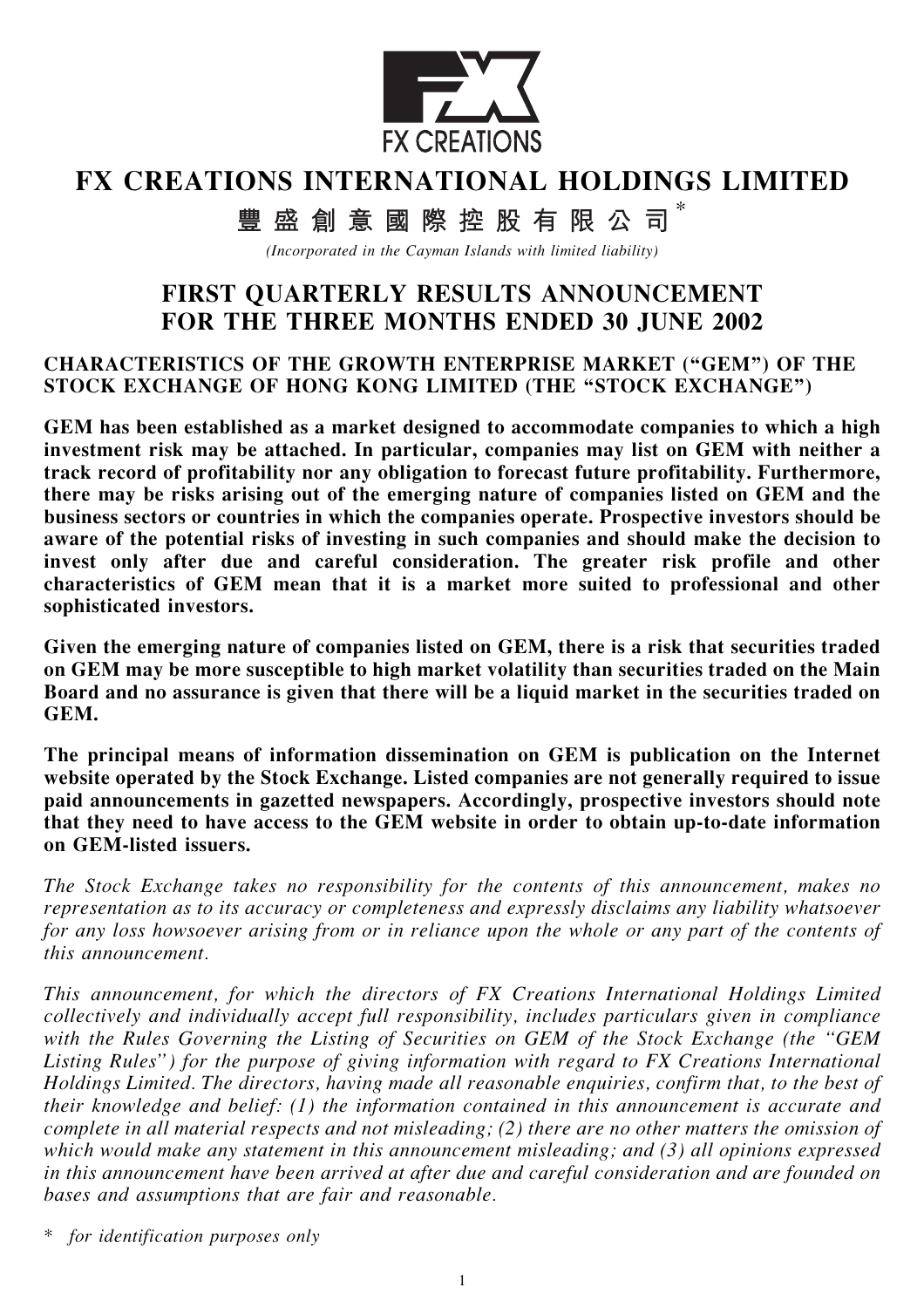### RESULTS

The board of directors (the ''Directors'') of FX Creations International Holdings Limited (the ''Company'') herein presents the unaudited consolidated results of the Company and its subsidiaries (collectively referred to as the ''Group'') for the three months ended 30 June 2002 together with the comparative unaudited figures for the corresponding period in 2001 as follows:

|                                                                            | <b>Notes</b>   | 2002<br><b>HK\$'000</b> | 2001<br><b>HK\$'000</b> |
|----------------------------------------------------------------------------|----------------|-------------------------|-------------------------|
|                                                                            |                |                         |                         |
| <b>TURNOVER</b>                                                            | $\overline{2}$ | 12,156                  | 10,849                  |
| Cost of goods sold                                                         |                | (4,838)                 | (3,736)                 |
| Gross profit                                                               |                | 7,318                   | 7,113                   |
| Other revenue                                                              |                | 71                      | 115                     |
| Selling and distribution costs<br>Administrative expenses                  |                | (3,975)<br>(2,770)      | (4,321)<br>(2,686)      |
|                                                                            |                |                         |                         |
| PROFIT FROM OPERATING ACTIVITIES                                           |                | 644                     | 221                     |
| Finance costs                                                              |                | (138)                   | (123)                   |
| PROFIT BEFORE TAX                                                          |                | 506                     | 98                      |
| Tax                                                                        | 3              | (98)                    | (16)                    |
| NET PROFIT FROM ORDINARY ACTIVITIES<br><b>ATTRIBUTABLE TO SHAREHOLDERS</b> |                | 408                     | <u>82</u>               |
| <b>DIVIDEND</b>                                                            |                |                         |                         |
| <b>EARNINGS PER SHARE</b>                                                  | $\overline{4}$ |                         |                         |
| <b>Basic</b>                                                               |                | HK0.12 cent             | HK0.03 cent             |
| Diluted                                                                    |                | N/A                     | N/A                     |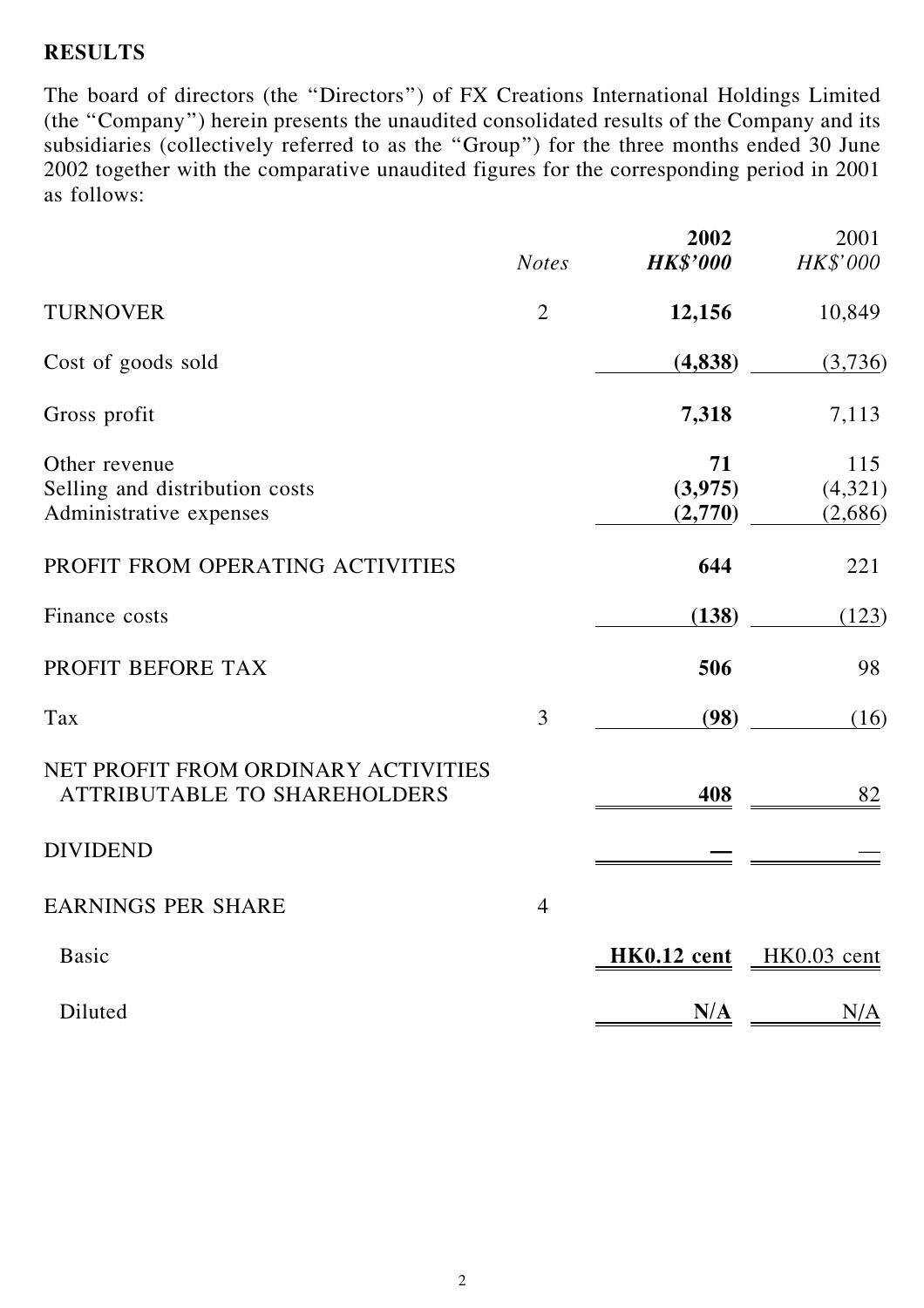#### 1. GROUP REORGANISATION AND BASIS OF PRESENTATION

The Company was incorporated in the Cayman Islands on 10 January 2002 as an exempted company with limited liability under the Companies Law (2001 Second Revision) of the Cayman Islands.

Pursuant to a reorganisation scheme (the ''Group Reorganisation'') to rationalise the structure of the Company and its subsidiaries (hereinafter collectively referred to as the ''Group'') in preparation for the listing of the Company's shares on the Growth Enterprise Market (''GEM'') of The Stock Exchange of Hong Kong Limited (the ''Stock Exchange'') in May 2002, the Company became the holding company of the companies now comprising the Group on 2 May 2002. This was accomplished by the Company acquiring the entire issued share capital of Resource Base Enterprises Limited (''RBEL''), the then holding company of other subsidiaries, in consideration for the allotment and issue of 5,599,999 shares of HK\$0.01 each in the share capital of the Company, credited as fully paid, to Wise New Management Limited (''WNML''), the former shareholder of RBEL. Further details of the Group Reorganisation are set out in the Company's prospectus dated 8 May 2002 (the ''Prospectus''). The Shares of the Company (the ''Shares'') were listed on GEM on 21 May 2002.

The unaudited consolidated/combined results have been prepared using the merger basis of accounting as a result of the Group Reorganisation. On this basis, the Company has been treated as the holding company of its subsidiaries since their respective dates of incorporation rather than from the date of their acquisition pursuant to the Group Reorganisation. Accordingly the unaudited consolidated/ combined results of the Group for the three months ended 30 June 2001 and 2002 included the results of the Company and its subsidiaries with effect from 1 April 2001 as if the current Group structure has been in existence throughout the periods.

In the opinion of the Directors, the unaudited consolidated/combined results prepared on the above basic present fairly the results of the Group as a whole.

All significant transactions and balances within the Group have been eliminated on consolidation/ combination.

#### 2. TURNOVER

Turnover represents the aggregate of the net invoiced value of goods sold, after allowances for returns and trade discounts.

#### 3. TAX

Hong Kong profits tax for the three months ended 30 June 2002 has been provided at the rate of 16% (three months ended 30 June 2001: 16%) on the estimated assessable profits arising in Hong Kong during the period. Taxes on profit assessable overseas have been calculated at the rates of tax prevailing in the countries in which the Group operates, based on existing legislation, interpretation and practices in respect thereof.

#### 4. EARNINGS PER SHARE

The calculation of basic earnings per share for the three months ended 30 June 2002 is based on the unaudited net profit from ordinary activities attributable to shareholders for the three months ended 30 June 2002 of approximately HK\$408,000 (three months ended 30 June 2001: HK\$82,000) and the weighted average of 346,925,000 shares in issue during the three months ended 30 June 2002 (pro forma number of shares in issue for the three months ended 30 June 2001: 280,000,000).

Diluted earnings per share for the three months ended 30 June 2001 and 2002 have not been disclosed as no diluting events existed during those periods.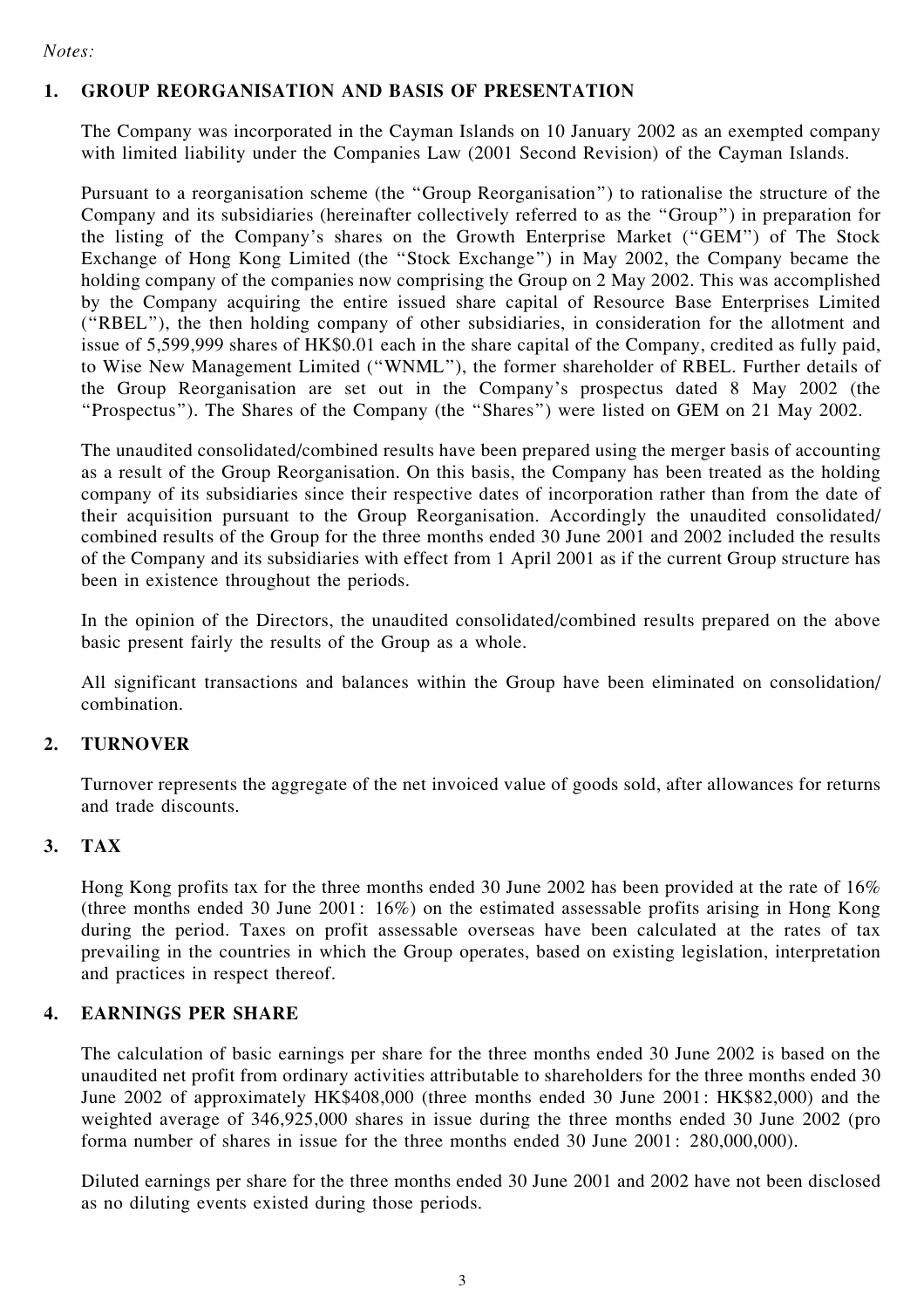#### 5. DIVIDENDS

The Directors do not recommend the payment of an interim dividend for the three months ended 30 June 2002 (three months ended 30 June 2001: Nil).

#### 6. RESERVES

| <b>Share</b><br>premium<br>HK\$'000                                                                                                                             |                                       | <b>Retained</b><br>earnings<br>HK\$'000 | <b>Total</b><br>HK\$'000                     |
|-----------------------------------------------------------------------------------------------------------------------------------------------------------------|---------------------------------------|-----------------------------------------|----------------------------------------------|
| At 1 April 2001                                                                                                                                                 |                                       | 1,782                                   | 1,782                                        |
| Net profit for the period                                                                                                                                       |                                       | 82                                      | 82                                           |
| At 30 June 2001                                                                                                                                                 |                                       | 1,864                                   | 1,864                                        |
| At 1 April 2002                                                                                                                                                 |                                       | 1,702                                   | 1,702                                        |
| Issue of shares to public<br>Issue of shares to the pre-IPO Investors<br>Capitalisation on issue of shares<br>Share issue expenses<br>Net profit for the period | 20,250<br>4,867<br>(3,126)<br>(8,259) | 408                                     | 20,250<br>4,867<br>(3,126)<br>(8,259)<br>408 |
| At 30 June 2002                                                                                                                                                 | 13,732                                | 2,110                                   | 15,842                                       |

# FINANCIAL REVIEW

### Results

During the three months ended 30 June 2002, the Group recorded a turnover of approximately HK\$12,156,000 (three months ended 30 June 2001: approximately HK\$10,849,000), an increase of approximately 12% as compared to the previous corresponding period. The turnover for the three months ended 30 June 2002 comprised retail sales and wholesale sales which accounted for approximately 59% and 41% (three months ended 30 June 2001: 73% and 27%) of the total turnover respectively.

The increase in turnover was mainly attributable to the increase in sales to wholesalers (agents and distributors) due to the increase in the number of agents and distributors, and sales to existing agents and distributors.

The gross profit margin decreased to 60% from 66% in the previous corresponding period. The decrease was due to the increase in the proportion of sales to wholesalers (agents and distributors) which have lower gross profit margins compared to sales to retailers.

The net profit attributable to shareholders for the three months ended 30 June 2002 amounted to approximately HK\$408,000 (three months ended 30 June 2001: approximately HK\$82,000), an increase of approximately 5 times compared to the previous corresponding year. The increase was mainly attributable to lower selling and distribution costs as a result of better cost control.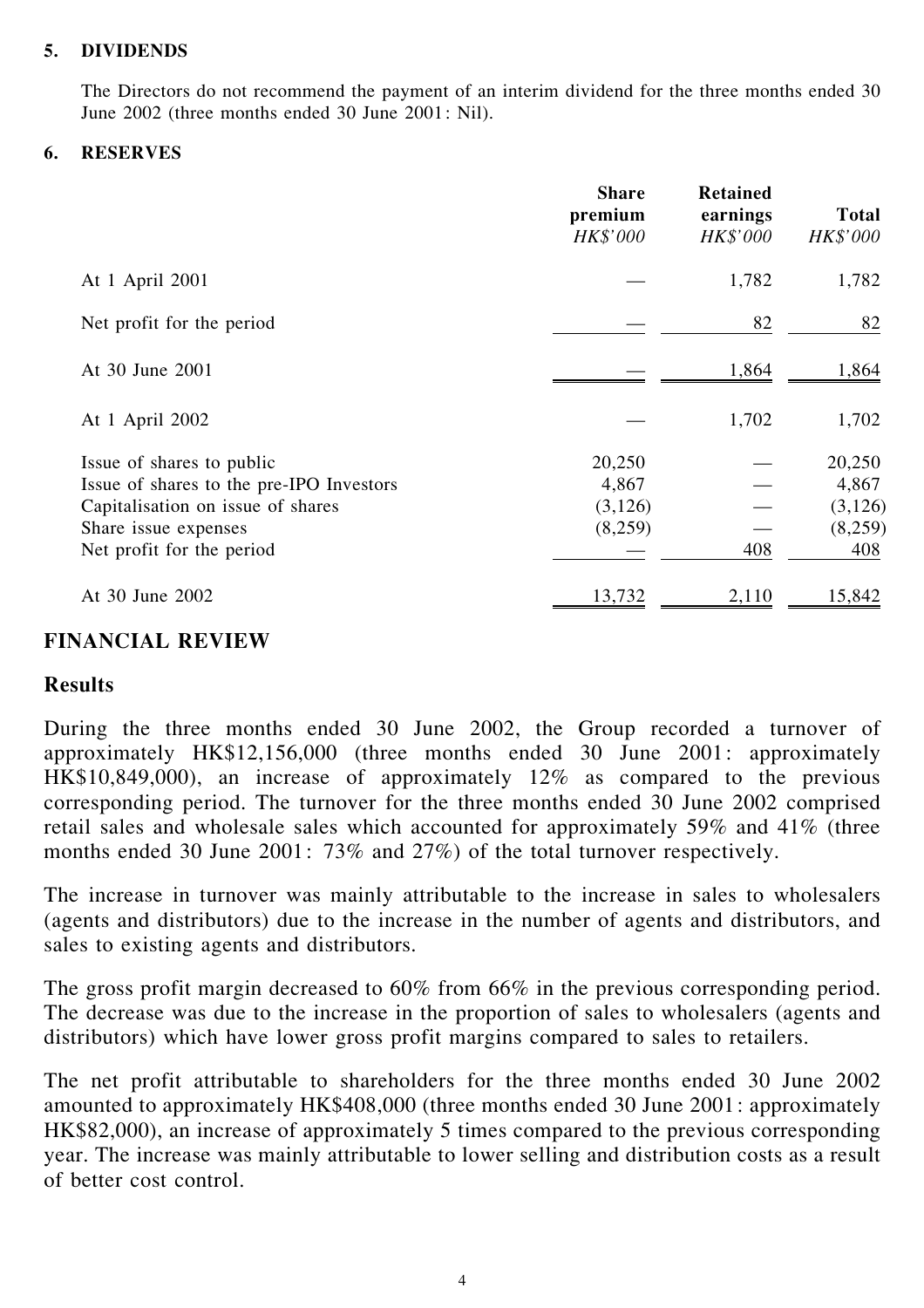### BUSINESS REVIEW AND PROSPECTS

The Group has formulated future plans to promote FX CREATIONS as a brandname for stylish bags and lifestyle consumers products in the world market. The key strategic initiatives that the Group plans to implement in the near future are as follows:

### To promote greater awareness of the FX CREATIONS brandname

To achieve this, the Group will continue to conduct advertising and promotional campaigns to enhance awareness of the FX CREATIONS brandname.

### To expand its product range under the FX CREATIONS brandname

The Group intends to expand its product range such as developing professional office bags. Also, the Group will expand its product range through licensing its brandname to other types of products such as apparel.

### To expand the geographical coverage of the Group's distribution network and to expand its retail outlets

The Group will approach potential agents in the markets such as the US, Europe and other countries in Asia. Also, the Group will expand new retail outlets in Hong Kong and Taiwan.

### To manufacture its products

The Group will establish its own manufacturing capacity through a processing agent in the PRC. To achieve this goal, the Group intends to acquire plant, machinery and production facilities to work with a processing agent in the PRC.

# DIRECTORS' INTERESTS IN SECURITIES

As at 30 June 2002, the interests of the directors in the share capital of the Company or its associated corporations, as recorded in the register maintained by the Company pursuant to Section 29 of the Securities (Disclosure of Interests) Ordinance (the "SDI Ordinance") were set out below:

# Type of interest ordinary shares held Number of issued

Ng Pak To, Petto Note Corporate 280,000,000

Note: These shares represent a 70% equity interest in the Company and are held by WNML. The issued share capital of WNML is beneficially owned by Cashtram Associates Limited as to 45%, FX Creations (Holding) Inc. as to 30% and Forge Smart Investments Limited as to 25%. The issued share capital of Cashtram Associates Limited is owned as to 40%, 30%, 20% and 10% by Mr. Ng Pak To, Petto, Mr. Ho Kai Chung, David, Madam Ho Pui Lai and Mr. Tan Yu, Wally, respectively.

Save as disclosed above, as at 30 June 2002, none of the directors or their associates had any personal, family, corporate or other interest in the issued share capital of the Company or any of its associated corporations as defined in Section 29 of the SDI Ordinance or as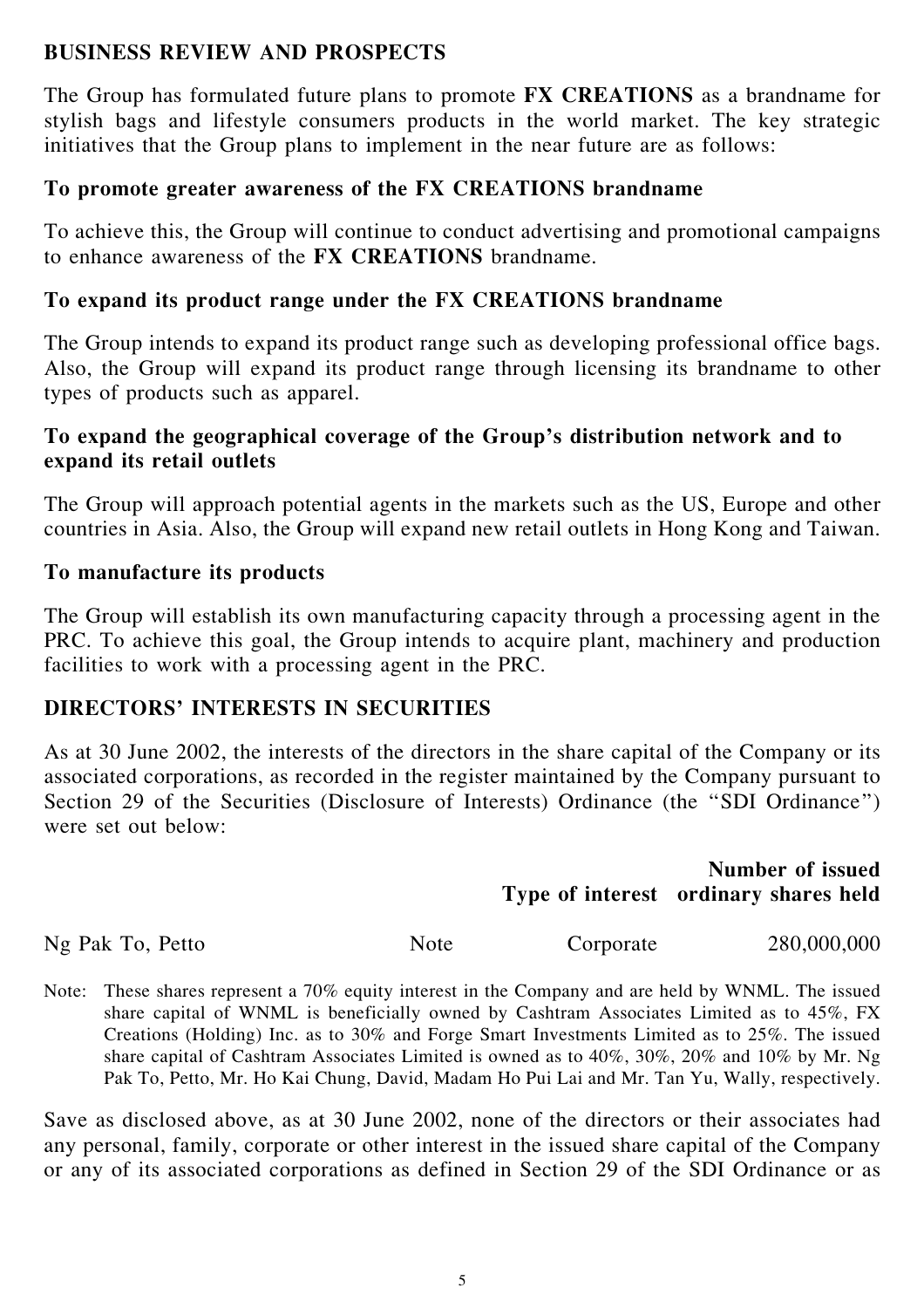otherwise notified to the Company and the Stock Exchange pursuant to the minimum standard of dealings prescribed by the Rules Governing the Listing of Securities (the ''Listing Rules'') on GEM.

# SUBSTANTIAL SHAREHOLDER

As at 30 June 2002, so far as the directors are aware, other then the interests of the directors as disclosed under the heading ''Directors' interests in securities'' above, the register of substantial shareholders maintained by the Company pursuant to Section 16(1) of the SDI Ordinance disclosed no person as having an interest of more than 10% of the nominal value of the Company's issued share capital.

# SHARE OPTION SCHEME

The Company operates a share option scheme (the ''Scheme'') for the purpose of recognising significant contributions of specified participants including the employees of the Group to the growth of the Group, by rewarding them with opportunities to obtain an ownership interest in the Company and to further motivate and give an incentive to these persons to continue to contribute to the Group's long term success and prosperity. The Scheme became effective on 21 May 2002 and, unless otherwise cancelled or amended, will remain in force for ten years from that date.

As at 30 June 2002, no share options have been granted under the Scheme.

# DIRECTORS' RIGHTS TO ACQUIRE SECURITIES

Apart from as disclosed under the heading ''Directors interests in securities'' and the transactions relating to the Group Reorganisation as disclosed above, at no time since the incorporation of the Company were rights to acquire benefits by means of the acquisition of shares in or debentures of the Company or of any other body corporate granted to any director or their respective spouse or children under 18 years of age, or were any such rights exercised by them; or was the Company, its holding company or any of its subsidiaries a party to any arrangement to enable the directors, their respective spouse or children under 18 years of age to acquire such rights in any other body corporate.

# PURCHASE, REDEMPTION OR SALES OF THE LISTED SECURITIES OF THE **COMPANY**

Since the listing of the Company on GEM on 21 May 2002 and up to 30 June 2002, neither the Company, nor any of its subsidiaries has purchased, redeemed or sold any of the Company's listed securities.

# COMPETING INTERESTS

None of the directors or the management shareholders of the Company and their respective associates (as defined in the GEM Listing Rules) has an interest in a business which competes or may compete with the business of the Group.